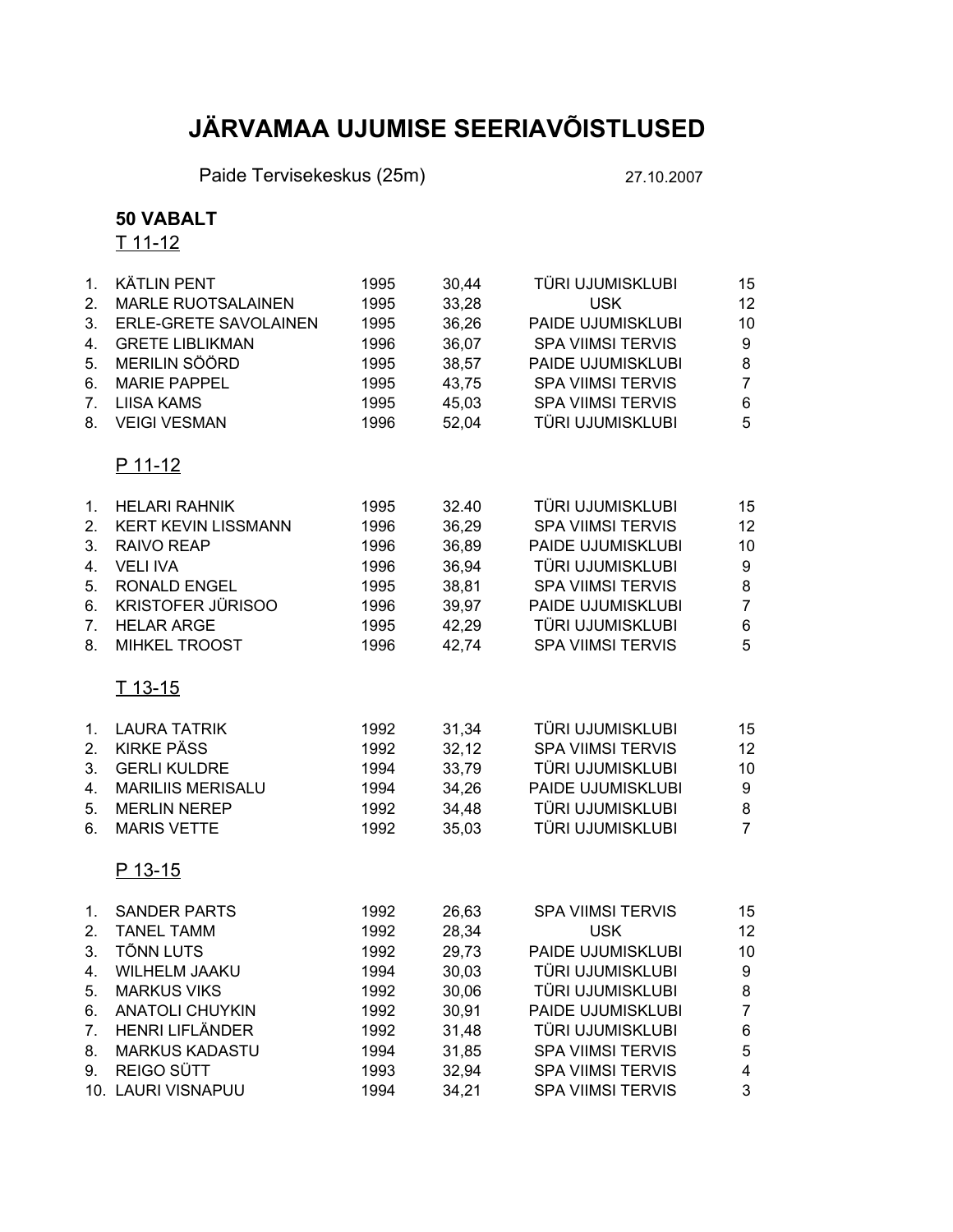| 11. KARL LUBJA<br>12. TAAVI AINVERE<br>N 16-25                                                                                                                         | 1994<br>1993                                                 | 34,77<br>35,06                                                       | TÜRI UJUMISKLUBI<br>TÜRI UJUMISKLUBI                                                                                                                                             | $\overline{2}$<br>$\mathbf{1}$                       |
|------------------------------------------------------------------------------------------------------------------------------------------------------------------------|--------------------------------------------------------------|----------------------------------------------------------------------|----------------------------------------------------------------------------------------------------------------------------------------------------------------------------------|------------------------------------------------------|
| <b>TENE TROPP</b><br><b>KAJA MASING</b><br><b>KERTTU TAMMERI</b><br><b>MARJU PETTAI</b><br><b>MIRJAM SINDONEN</b><br><b>MAARJA ERMEL</b>                               | 1988<br>1990<br>1989<br>1989<br>1991<br>1990                 | 31,06<br>31,25<br>31,97<br>32,26<br>33,65<br>33,93                   | TÜRI UJUMISKLUBI<br><b>SPA VIIMSI TERVIS</b><br><b>SPA VIIMSI TERVIS</b><br>TÜRI UJUMISKLUBI<br>TÜRI UJUMISKLUBI<br>PAIDE UJUMISKLUBI                                            | 15<br>12<br>10<br>9<br>8<br>$\overline{7}$           |
| M 16-25                                                                                                                                                                |                                                              |                                                                      |                                                                                                                                                                                  |                                                      |
| <b>ASKO PÄRL</b><br><b>EGGERT VIIGAND</b><br><b>REIGO TAMM</b><br><b>TORMI MEIKOP</b><br>TÕNIS TÜRNPUU<br><b>OLIVER HÄRMSON</b>                                        | 1990<br>1985<br>1989<br>1990<br>1991<br>1991                 | 25,94<br>27.00<br>27,88<br>28,13<br>29,84<br>DQ                      | TÜRI UJUMISKLUBI<br>TÜRI UJUMISKLUBI<br>TÜRI UJUMISKLUBI<br><b>TARTU UJUMISKLUBI</b><br><b>SPA VIIMSI TERVIS</b><br><b>SPA VIIMSI TERVIS</b>                                     | 15<br>12<br>10<br>9<br>8                             |
| N 40-                                                                                                                                                                  |                                                              |                                                                      |                                                                                                                                                                                  |                                                      |
| <b>MERLE VANTSI</b>                                                                                                                                                    | 1965                                                         | 31,99                                                                | TÜRI UJUMISKLUBI                                                                                                                                                                 | 15                                                   |
| <b>25 VABALT</b><br>$T_{}$ -10                                                                                                                                         |                                                              |                                                                      |                                                                                                                                                                                  |                                                      |
| <b>MARIN MERISALU</b><br><b>INDRA RÜÜT</b><br><b>EGELYN OJA</b><br>PAULA KIVIMÄE<br>RONJA JÜRJENS<br><b>IRIS TAAL</b><br><b>MARIANN VILLEMS</b><br><b>HELI HIIEMÄE</b> | 1997<br>1997<br>1998<br>1997<br>1998<br>1998<br>1998<br>2000 | 17,37<br>18,42<br>21,59<br>21,95<br>22,63<br>23,34<br>23,91<br>25,26 | PAIDE UJUMISKLUBI<br>TÜRI UJUMISKLUBI<br>PAIDE UJUMISKLUBI<br>PAIDE UJUMISKLUBI<br><b>SPA VIIMSI TERVIS</b><br><b>SPA VIIMSI TERVIS</b><br>TÜRI UJUMISKLUBI<br>PAIDE UJUMISKLUBI | 15<br>12<br>10<br>9<br>8<br>$\overline{7}$<br>6<br>5 |
| <u>P -10</u>                                                                                                                                                           |                                                              |                                                                      |                                                                                                                                                                                  |                                                      |
| <b>RISTO KADALIPP</b><br><b>KRISTJAN NARUSK</b><br><b>JOHANN SAAMANN</b><br><b>ALVAR TIMOSKIN</b><br><b>JANAR LEHTNIIT</b><br><b>HEIGO ESLAS</b>                       | 1997<br>1998<br>1996<br>1998<br>1998<br>1997                 | 15,53<br>17,94<br>18,31<br>18,87<br>20.20<br>21,41                   | TÜRI UJUMISKLUBI<br><b>SPA VIIMSI TERVIS</b><br>TÜRI UJUMISKLUBI<br>TÜRI UJUMISKLUBI<br>TÜRI UJUMISKLUBI<br>TÜRI UJUMISKLUBI                                                     | 15<br>12<br>10<br>9<br>8<br>$\overline{7}$<br>6      |
|                                                                                                                                                                        | <b>OSKAR HANKO</b>                                           | 2002                                                                 | 38,59                                                                                                                                                                            | PAIDE UJUMISKLUBI                                    |

**50 RINNULI**

 $T$  11-12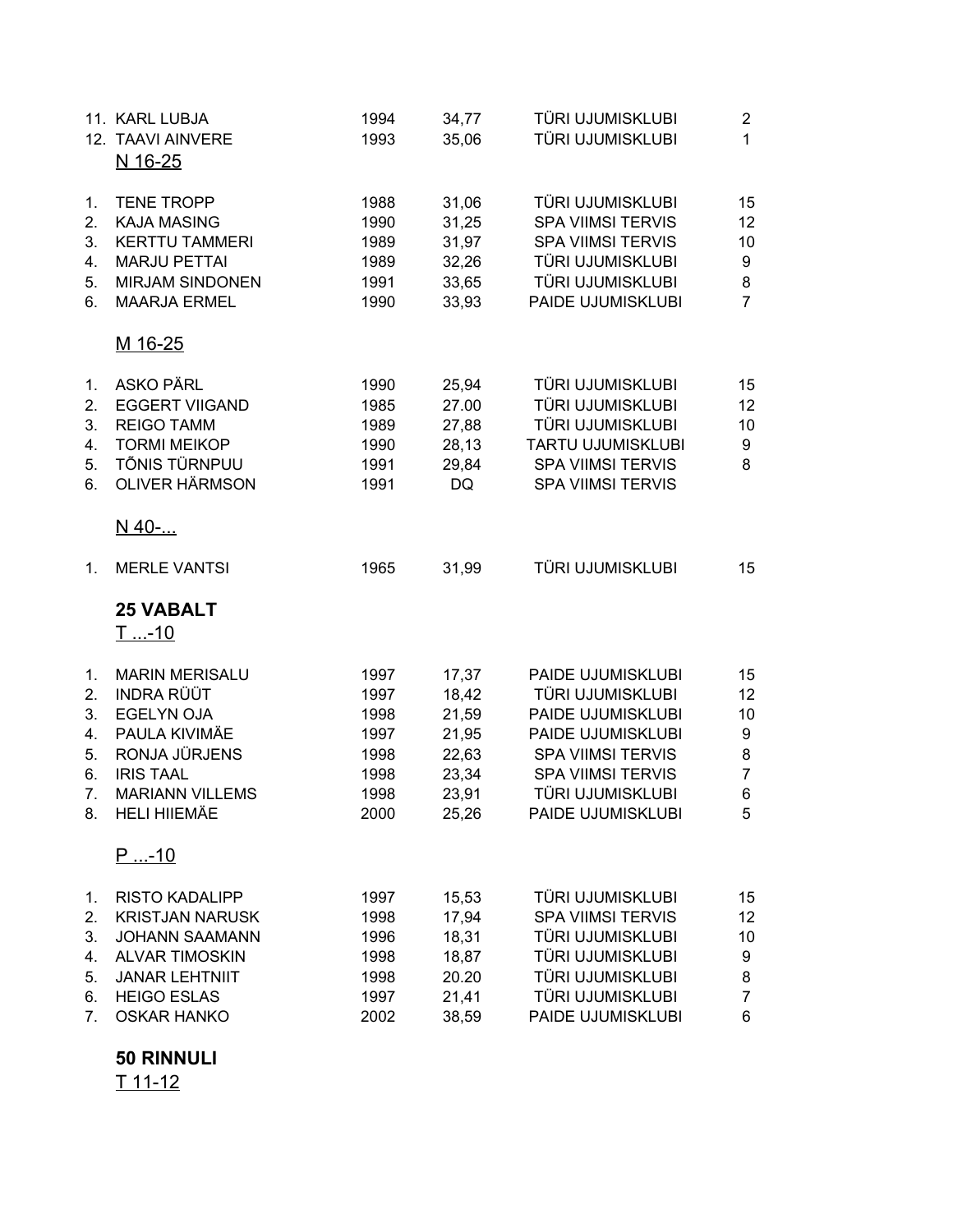| 1.<br>2.       | <b>KÄTLIN PENT</b><br><b>MARLE RUOTSALAINEN</b> | 1995<br>1995 | 43,12<br>43,29 | TÜRI UJUMISKLUBI<br><b>USK</b> | 15<br>12         |
|----------------|-------------------------------------------------|--------------|----------------|--------------------------------|------------------|
| 3.             | ERLE-GRETE SAVOLAINEN                           | 1995         | 43,44          | PAIDE UJUMISKLUBI              | 10               |
| 4.             | <b>DANIELLE LUKS</b>                            | 1995         | 46.10          | <b>SPA VIIMSI TERVIS</b>       | $\boldsymbol{9}$ |
| 5.             | <b>MARI MIKSON</b>                              | 1996         | 47,81          | PAIDE UJUMISKLUBI              | 8                |
| 6.             | <b>GRETE LIBLIKMAN</b>                          | 1996         | 48,56          | <b>SPA VIIMSI TERVIS</b>       | $\overline{7}$   |
| 7.             | <b>MARIE PAPPEL</b>                             | 1995         | 53,97          | <b>SPA VIIMSI TERVIS</b>       | 6                |
| 8.             | <b>LIISA KAMS</b>                               | 1995         | 56,03          | <b>SPA VIIMSI TERVIS</b>       | 5                |
| 9.             | MERILIN SÖÖRD                                   | 1995         | <b>DQ</b>      | PAIDE UJUMISKLUBI              |                  |
|                | P 11-12                                         |              |                |                                |                  |
| 1 <sub>1</sub> | RAIVO REAP                                      | 1996         | 52,22          | PAIDE UJUMISKLUBI              | 15               |
| 2.             | RONALD ENGEL                                    | 1995         | 52.60          | <b>SPA VIIMSI TERVIS</b>       | 12               |
| 3.             | KRISTOFER JÜRISOO                               | 1996         | 55,02          | PAIDE UJUMISKLUBI              | 10               |
| 4.             | <b>KERT KEVIN LISSMANN</b>                      | 1995         | <b>DQ</b>      | <b>SPA VIIMSI TERVIS</b>       |                  |
|                | T 13-15                                         |              |                |                                |                  |
| 1.             | <b>MERLIN NEREP</b>                             | 1992         | 39,04          | TÜRI UJUMISKLUBI               | 15               |
| 2.             | <b>MARILIIS MERISALU</b>                        | 1994         | 41.50          | PAIDE UJUMISKLUBI              | 12               |
| 3.             | <b>KIRKE PÄSS</b>                               | 1992         | 41,52          | <b>SPA VIIMSI TERVIS</b>       | 10               |
| 4.             | <b>MARIS VETTE</b>                              | 1992         | 45,39          | TÜRI UJUMISKLUBI               | 9                |
| 5.             | <b>GERLI KULDRE</b>                             | 1994         | DQ             | TÜRI UJUMISKLUBI               |                  |
|                | P 13-15                                         |              |                |                                |                  |
| 1.             | <b>MARKUS VIKS</b>                              | 1992         | 36, 13         | TÜRI UJUMISKLUBI               | 15               |
| 2.             | <b>TANEL TAMM</b>                               | 1992         | 39,68          | <b>USK</b>                     | 12               |
| 3.             | <b>WILHELM JAAKU</b>                            | 1994         | 42,78          | TÜRI UJUMISKLUBI               | 10               |
| 4.             | <b>LAURI VISNAPUU</b>                           | 1994         | 43,87          | <b>SPA VIIMSI TERVIS</b>       | 9                |
| 5.             | REIGO SÜTT                                      | 1993         | 44,41          | <b>SPA VIIMSI TERVIS</b>       | 8                |
|                | <u>N 16-25</u>                                  |              |                |                                |                  |
| 1.             | <b>KAJA MASING</b>                              | 1990         | 40,47          | <b>SPA VIIMSI TERVIS</b>       | 15               |
| 2.             | <b>KAIRI KÄGU</b>                               | 1990         | 41,02          | TÜRI UJUMISKLUBI               | 12               |
| 3.             | <b>MARJU PETTAI</b>                             | 1989         | 41,06          | TÜRI UJUMISKLUBI               | 10               |
|                | M 16-25                                         |              |                |                                |                  |
| 1.             | <b>REIGO TAMM</b>                               | 1989         | 33,62          | TÜRI UJUMISKLUBI               | 15               |
| 2.             | <b>EGGERT VIIGAND</b>                           | 1985         | 35,47          | TÜRI UJUMISKLUBI               | 12               |
| 3.             | <b>TORMI MEIKOP</b>                             | 1990         | 36,97          | <b>TARTU UJUMISKLUBI</b>       | 10               |
|                | N 40-                                           |              |                |                                |                  |
| 1.             | <b>MERLE VANTSI</b>                             | 1965         | 40,79          | TÜRI UJUMISKLUBI               | 15               |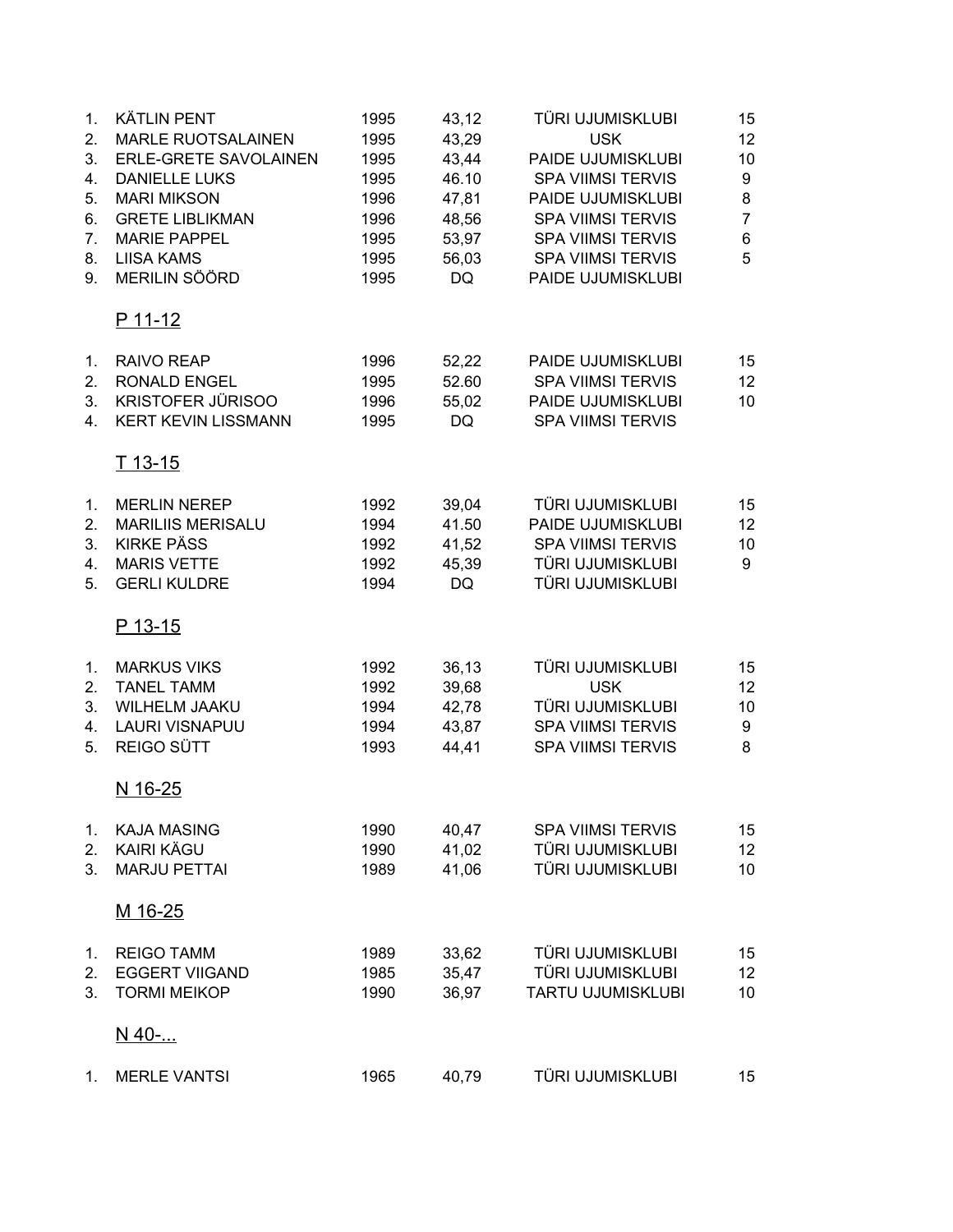## **25 RINNULI**

| 1.<br>2.<br>3.<br>4.<br>5.<br>6.<br>7. | <u>T-10</u><br><b>MARIN MERISALU</b><br>PAULA KIVIMÄE<br>RONJA JÜRJENS<br><b>IRIS TAAL</b><br><b>HELI HIIEMÄE</b><br><b>MARIANN VILLEMS</b><br><b>EGELYN OJA</b> | 1997<br>1997<br>1998<br>1998<br>2000<br>1998<br>1998 | 23,37<br>24,88<br>28.60<br>28,64<br>34,45<br>DQ<br>DQ | PAIDE UJUMISKLUBI<br>PAIDE UJUMISKLUBI<br><b>SPA VIIMSI TERVIS</b><br><b>SPA VIIMSI TERVIS</b><br>PAIDE UJUMISKLUBI<br><b>SPA VIIMSI TERVIS</b><br>PAIDE UJUMISKLUBI | 15<br>12<br>10<br>9<br>8    |
|----------------------------------------|------------------------------------------------------------------------------------------------------------------------------------------------------------------|------------------------------------------------------|-------------------------------------------------------|----------------------------------------------------------------------------------------------------------------------------------------------------------------------|-----------------------------|
|                                        | <u>P -10</u>                                                                                                                                                     |                                                      |                                                       |                                                                                                                                                                      |                             |
| 1.<br>2.<br>3.<br>4.                   | <b>RISTO KADALIPP</b><br><b>KRISTJAN NARUSK</b><br><b>OSKAR HANKO</b><br><b>JOHANN SAAMANN</b>                                                                   | 1997<br>1998<br>2002<br>1996                         | 21,72<br>23,26<br>39,71<br><b>DQ</b>                  | TÜRI UJUMISKLUBI<br>SPA VIIMSI TERVIS<br>PAIDE UJUMISKLUBI<br>TÜRI UJUMISKLUBI                                                                                       | 15<br>12 <sub>2</sub><br>10 |
|                                        | 50 SELILI<br>T 11-12                                                                                                                                             |                                                      |                                                       |                                                                                                                                                                      |                             |
| 1.<br>2.<br>3.                         | <b>KÄTLIN PENT</b><br>MERILIN SÖÖRD<br><b>MARI MIKSON</b>                                                                                                        | 1995<br>1995<br>1996                                 | 35,68<br>44,31<br>45,46                               | TÜRI UJUMISKLUBI<br>PAIDE UJUMISKLUBI<br>PAIDE UJUMISKLUBI                                                                                                           | 15<br>12 <sub>2</sub><br>10 |
|                                        | P 11-12                                                                                                                                                          |                                                      |                                                       |                                                                                                                                                                      |                             |
| 1.<br>2.<br>3.<br>4.<br>5.             | <b>HELARI RAHNIK</b><br><b>MIHKEL TROOST</b><br>RAIVO REAP<br><b>HELAR ARGE</b><br><b>KRISTOFER JÜRISOO</b>                                                      | 1995<br>1996<br>1996<br>1995<br>1996                 | 36,91<br>48,91<br>49,34<br>54,13<br>55,59             | TÜRI UJUMISKLUBI<br><b>SPA VIIMSI TERVIS</b><br>PAIDE UJUMISKLUBI<br>TÜRI UJUMISKLUBI<br>PAIDE UJUMISKLUBI                                                           | 15<br>12<br>10<br>9<br>8    |
|                                        | $T$ 13-15                                                                                                                                                        |                                                      |                                                       |                                                                                                                                                                      |                             |
| $1_{\cdot}$                            | <b>LAURA TATRIK</b>                                                                                                                                              | 1992                                                 | 37,03                                                 | TÜRI UJUMISKLUBI                                                                                                                                                     | 15                          |
|                                        | P 13-15                                                                                                                                                          |                                                      |                                                       |                                                                                                                                                                      |                             |
| 1.<br>2.<br>3.<br>4.                   | <b>TÕNN LUTS</b><br><b>MARKUS KADASTU</b><br><b>ANATOLI CHUYKIN</b><br><b>TAAVI AINVERE</b><br>N 16-25                                                           | 1992<br>1994<br>1992<br>1993                         | 36,12<br>36.50<br>37.50<br>40,89                      | PAIDE UJUMISKLUBI<br><b>SPA VIIMSI TERVIS</b><br>PAIDE UJUMISKLUBI<br>TÜRI UJUMISKLUBI                                                                               | 15<br>12<br>10<br>9         |
| 1.                                     | <b>TENE TROPP</b>                                                                                                                                                | 1988                                                 | 35,47                                                 | TÜRI UJUMISKLUBI                                                                                                                                                     | 15                          |
| 2.<br>3.                               | <b>KERTTU TAMMERI</b><br><b>MIRJAM SINDONEN</b>                                                                                                                  | 1989<br>1991                                         | 37,78<br>37,84                                        | <b>SPA VIIMSI TERVIS</b><br>TÜRI UJUMISKLUBI                                                                                                                         | 12 <sub>2</sub><br>10       |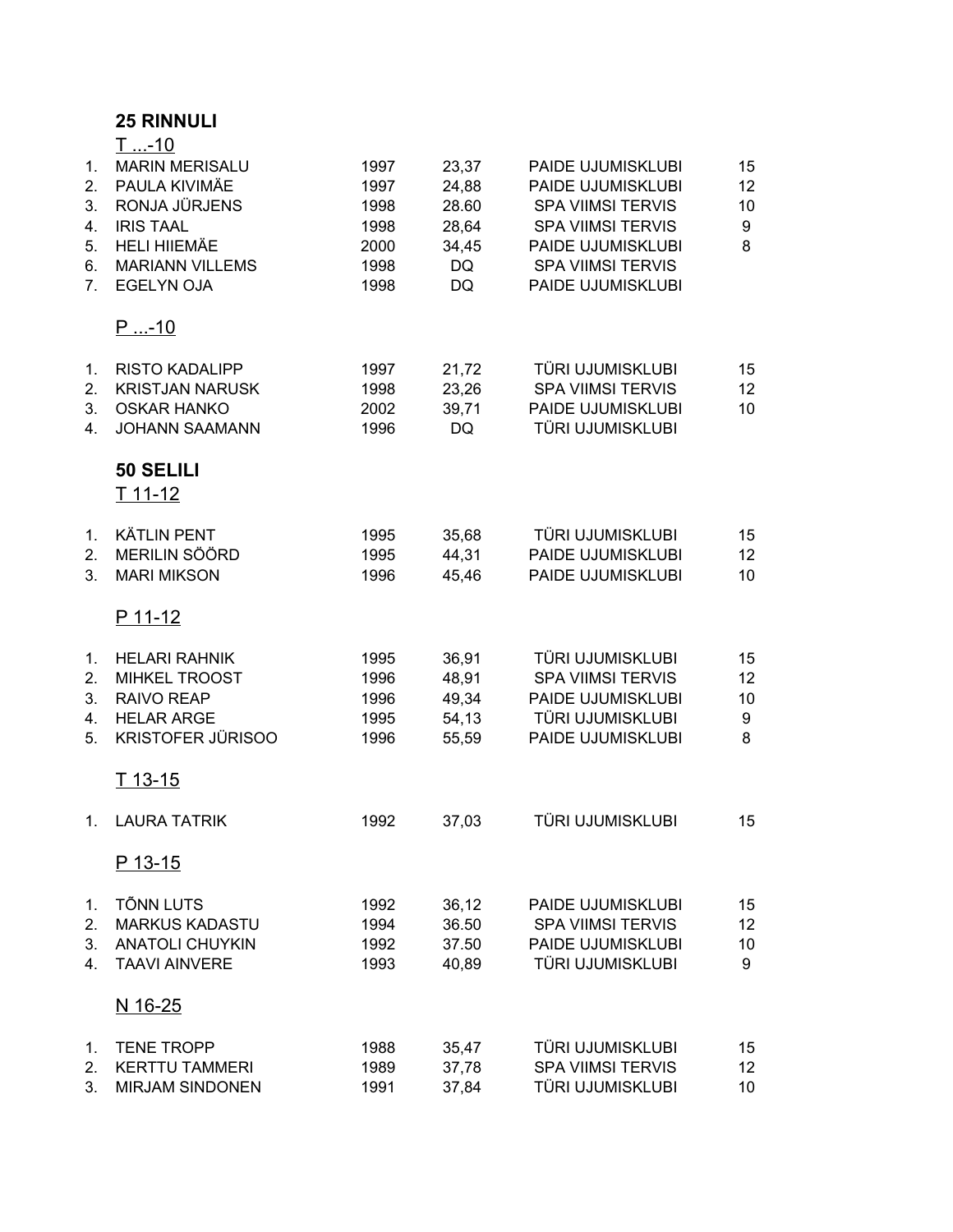| 4.                                                                   | <b>MAARJA ERMEL</b>                                                                                                                                                    | 1990                                                 | 42,04                                                       | PAIDE UJUMISKLUBI                                                                                                                                           | 9                                               |
|----------------------------------------------------------------------|------------------------------------------------------------------------------------------------------------------------------------------------------------------------|------------------------------------------------------|-------------------------------------------------------------|-------------------------------------------------------------------------------------------------------------------------------------------------------------|-------------------------------------------------|
|                                                                      | M 16-25                                                                                                                                                                |                                                      |                                                             |                                                                                                                                                             |                                                 |
| 1.<br>2.                                                             | <b>FRED KANGUR</b><br>TÕNIS TÜRNPUU<br>N_40-                                                                                                                           | 1984<br>1991                                         | 30,75<br><b>DNS</b>                                         | <b>SPA VIIMSI TERVIS</b><br><b>SPA VIIMSI TERVIS</b>                                                                                                        | 15                                              |
| 1.                                                                   | <b>MERLE VANTSI</b>                                                                                                                                                    | 1965                                                 | 37,69                                                       | TÜRI UJUMISKLUBI                                                                                                                                            | 15                                              |
|                                                                      | <b>25 SELILI</b><br><u>T-10</u>                                                                                                                                        |                                                      |                                                             |                                                                                                                                                             |                                                 |
| 1.<br>2.<br>3.<br>4.<br>5.<br>6.<br>$7_{\scriptscriptstyle{\ddots}}$ | <b>MARIN MERISALU</b><br><b>INDRA RÜÜT</b><br><b>IRIS TAAL</b><br>RONJA JÜRJENS<br>PAULA KIVIMÄE<br><b>EGELYN OJA</b><br><b>MARIANN VILLEMS</b>                        | 1997<br>1997<br>1998<br>1998<br>1997<br>1998<br>1998 | 21,34<br>23,36<br>25.60<br>26,08<br>26,59<br>27,47<br>28,13 | PAIDE UJUMISKLUBI<br>TÜRI UJUMISKLUBI<br><b>SPA VIIMSI TERVIS</b><br><b>SPA VIIMSI TERVIS</b><br>PAIDE UJUMISKLUBI<br>PAIDE UJUMISKLUBI<br>TÜRI UJUMISKLUBI | 15<br>12<br>10<br>9<br>8<br>$\overline{7}$<br>6 |
|                                                                      | $P_{}$ -10                                                                                                                                                             |                                                      |                                                             |                                                                                                                                                             |                                                 |
| 1.<br>2.<br>3.<br>4.<br>5.<br>6.<br>7.                               | <b>RISTO KADALIPP</b><br><b>KRISTJAN NARUSK</b><br><b>JOHANN SAAMANN</b><br><b>JANAR LEHTNIIT</b><br><b>HEIGO ESLAS</b><br><b>ALVAR TIMOSKIN</b><br><b>OSKAR HANKO</b> | 1997<br>1998<br>1996<br>1998<br>1997<br>1998<br>2002 | 21,41<br>22,06<br>25,57<br>25,97<br>26,44<br>27,22<br>38,24 | TÜRI UJUMISKLUBI<br><b>SPA VIIMSI TERVIS</b><br>TÜRI UJUMISKLUBI<br>TÜRI UJUMISKLUBI<br>TÜRI UJUMISKLUBI<br>TÜRI UJUMISKLUBI<br>PAIDE UJUMISKLUBI           | 15<br>12<br>10<br>9<br>8<br>$\overline{7}$<br>6 |
|                                                                      | <b>50 LIBLIKAT</b><br>T 11-12                                                                                                                                          |                                                      |                                                             |                                                                                                                                                             |                                                 |
| 1.<br>2.                                                             | MARLE RUOTSALAINEN<br><b>GRETE LIBLIKMAN</b>                                                                                                                           | 1995<br>1996                                         | 38,13<br>46,51                                              | <b>USK</b><br><b>SPA VIIMSI TERVIS</b>                                                                                                                      | 15<br>12                                        |
|                                                                      | P 11-12                                                                                                                                                                |                                                      |                                                             |                                                                                                                                                             |                                                 |
| 2.                                                                   | 1. HELARI RAHNIK<br><b>VELI IVA</b>                                                                                                                                    | 1995<br>1996                                         | 35,66<br>41.60                                              | TÜRI UJUMISKLUBI<br>TÜRI UJUMISKLUBI                                                                                                                        | 15<br>12                                        |
|                                                                      | T 13-15                                                                                                                                                                |                                                      |                                                             |                                                                                                                                                             |                                                 |
| 1.                                                                   | LISELLE LUKS                                                                                                                                                           | 1994                                                 | 43,91                                                       | <b>SPA VIIMSI TERVIS</b>                                                                                                                                    | 15                                              |
|                                                                      |                                                                                                                                                                        |                                                      |                                                             |                                                                                                                                                             |                                                 |

P 13-15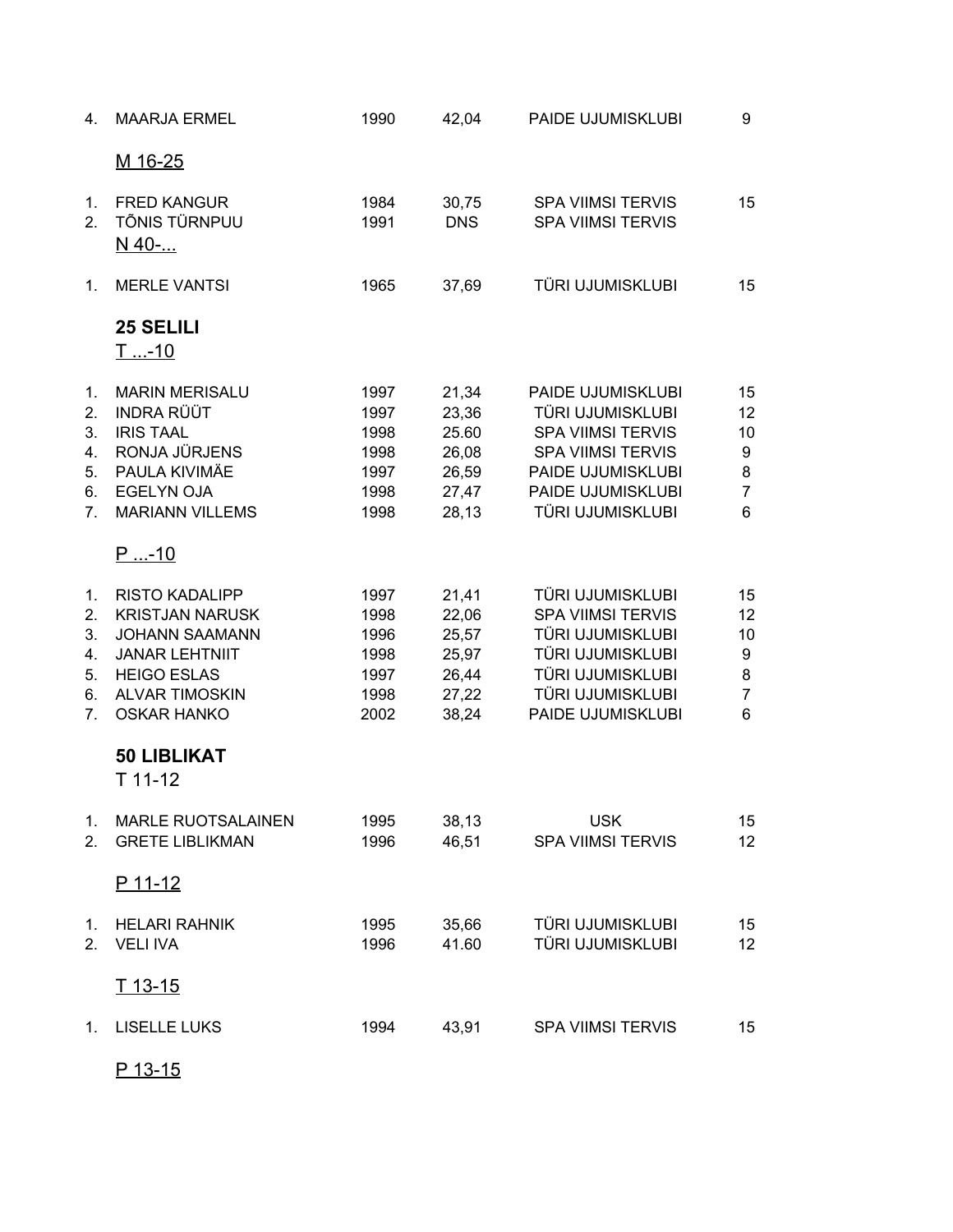| 1.<br>2.<br>3.                               | <b>SANDER PARTS</b><br><b>TANEL TAMM</b><br><b>MARKUS KADASTU</b>                                                                                                                        | 1992<br>1992<br>1994                                         | 30,82<br>33,84<br>37,54                                                         | <b>SPA VIIMSI TERVIS</b><br><b>USK</b><br><b>SPA VIIMSI TERVIS</b>                                                                                                         | 15<br>12<br>10                                  |
|----------------------------------------------|------------------------------------------------------------------------------------------------------------------------------------------------------------------------------------------|--------------------------------------------------------------|---------------------------------------------------------------------------------|----------------------------------------------------------------------------------------------------------------------------------------------------------------------------|-------------------------------------------------|
| 4.                                           | <b>ANATOLI CHUYKIN</b>                                                                                                                                                                   | 1992                                                         | 37.70                                                                           | PAIDE UJUMISKLUBI                                                                                                                                                          | 9                                               |
|                                              | N 16-25                                                                                                                                                                                  |                                                              |                                                                                 |                                                                                                                                                                            |                                                 |
| 1.<br>2.                                     | <b>TENE TROPP</b><br><b>MIRJAM SINDONEN</b>                                                                                                                                              | 1988<br>1991                                                 | 36,75<br>41,72                                                                  | TÜRI UJUMISKLUBI<br>TÜRI UJUMISKLUBI                                                                                                                                       | 15<br>12                                        |
|                                              | M 16-25                                                                                                                                                                                  |                                                              |                                                                                 |                                                                                                                                                                            |                                                 |
| 1.<br>3.                                     | <b>ASKO PÄRL</b><br>2. FRED KANGUR<br><b>OLIVER HÄRMSON</b>                                                                                                                              | 1990<br>1984<br>1991                                         | 29,09<br>29,37<br><b>DQ</b>                                                     | TÜRI UJUMISKLUBI<br><b>SPA VIIMSI TERVIS</b><br><b>SPA VIIMSI TERVIS</b>                                                                                                   | 15<br>12                                        |
|                                              | <b>100 KOMPLEKSI</b><br>T 11-12                                                                                                                                                          |                                                              |                                                                                 |                                                                                                                                                                            |                                                 |
| 1.<br>2.<br>3.<br>4.<br>5.<br>6.<br>7.<br>8. | <b>MARLE RUOTSALAINEN</b><br><b>KÄTLIN PENT</b><br>MERILIN SÖÖRD<br>ERLE-GRETE SAVOLAINEN<br><b>MARI MIKSON</b><br><b>GRETE LIBLIKMAN</b><br><b>DANIELLE LUKS</b><br><b>HELI HIIEMÄE</b> | 1995<br>1995<br>1995<br>1995<br>1996<br>1996<br>1995<br>2000 | 1.23.40<br>1.23,62<br>1.36,34<br>1.39,13<br>1.39,89<br>1.40.20<br>1.41.20<br>DQ | <b>USK</b><br>TÜRI UJUMISKLUBI<br>PAIDE UJUMISKLUBI<br>PAIDE UJUMISKLUBI<br>PAIDE UJUMISKLUBI<br><b>SPA VIIMSI TERVIS</b><br><b>SPA VIIMSI TERVIS</b><br>PAIDE UJUMISKLUBI | 15<br>12<br>10<br>9<br>8<br>$\overline{7}$<br>6 |
|                                              | P 11-12                                                                                                                                                                                  |                                                              |                                                                                 |                                                                                                                                                                            |                                                 |
| 1.<br>2.                                     | <b>RONALD ENGEL</b><br><b>MIHKEL TROOST</b>                                                                                                                                              | 1995<br>1995                                                 | 1.46,72<br>1.52,19                                                              | <b>SPA VIIMSI TERVIS</b><br><b>SPA VIIMSI TERVIS</b>                                                                                                                       | 15<br>12                                        |
|                                              | <u>T 13-15</u>                                                                                                                                                                           |                                                              |                                                                                 |                                                                                                                                                                            |                                                 |
| 1.<br>2.<br>3.<br>6.                         | <b>LAURA TATRIK</b><br><b>KIRKE PÄSS</b><br><b>MARILIIS MERISALU</b><br>4-5. MARIS VETTE<br>4-5. GERLI KULDRE<br><b>LISELLE LUKS</b>                                                     | 1992<br>1992<br>1994<br>1992<br>1994<br>1994                 | 1.21.60<br>1.23,84<br>1.25,84<br>1.29,69<br>1.29,69<br>1.39,67                  | TÜRI UJUMISKLUBI<br><b>SPA VIIMSI TERVIS</b><br>PAIDE UJUMISKLUBI<br>TÜRI UJUMISKLUBI<br>TÜRI UJUMISKLUBI<br><b>SPA VIIMSI TERVIS</b>                                      | 15<br>12<br>10<br>9<br>9<br>$\overline{7}$      |
|                                              | <u>P 13-15</u>                                                                                                                                                                           |                                                              |                                                                                 |                                                                                                                                                                            |                                                 |
| 1.<br>2.                                     | <b>SANDER PARTS</b><br><b>MARKUS VIKS</b>                                                                                                                                                | 1992<br>1992                                                 | 1.10,94<br>1.16,03                                                              | <b>SPA VIIMSI TERVIS</b><br>TÜRI UJUMISKLUBI                                                                                                                               | 15<br>12                                        |